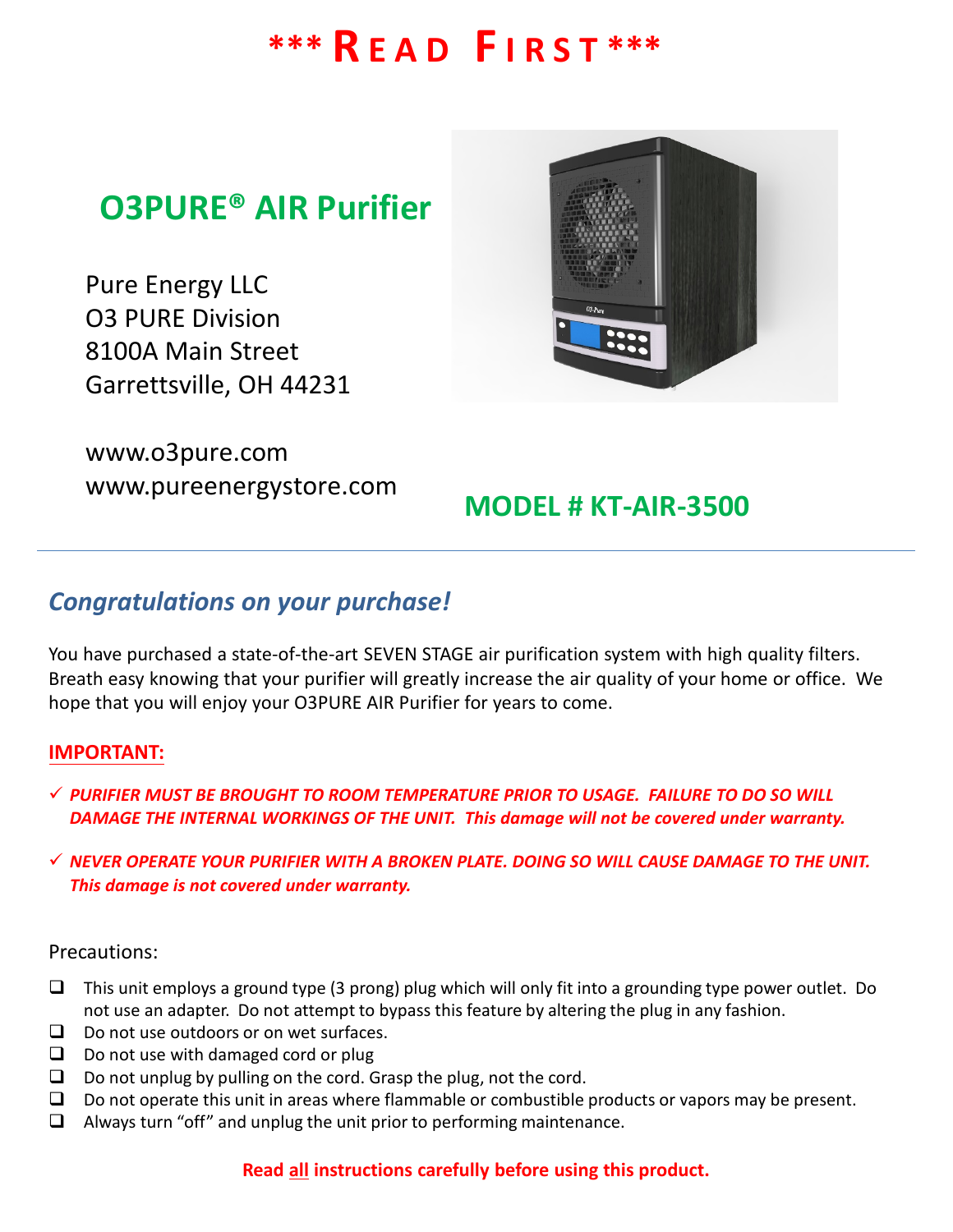# **INSPECTION AND INSTALLATION**

- $\Box$  Remove the unit from shipping carton and SAVE all protective packing materials.
- $\Box$  Remove the White Ceramic Purification plate from its package. The ceramic plate is not installed in the air purifier by the factory to prevent breakage during shipment. Verify that the White Ceramic Purification plate is intact and unbroken.
- $\Box$  Remove filters (4) from rear of unit:



![](_page_1_Picture_5.jpeg)

![](_page_1_Picture_6.jpeg)

4. The Photo-Catalytic Filter is removed by pulling on the attached ribbon-tab at the top.

1. The pre-filter is removed by unscrewing the 4 thumb-screws on the back of the purifier.

![](_page_1_Picture_8.jpeg)

![](_page_1_Picture_9.jpeg)

(2) Germicidal UV bulbs

- 4. Check to make sure that the UV cartridges (bulbs) are not broken.
- 5. Now that all of the filters are removed, install the white Ceramic Purification plate [also referred to as  $O_3$  Activated Oxygen plate] into the purifier.
	- a) Make sure the plate is installed with the arrows pointing towards the inside of the unit.
	- b) Grasp the end of the ceramic plate and (following the photographs below) and slide the plate vertically into card slot.

![](_page_1_Picture_15.jpeg)

![](_page_1_Picture_16.jpeg)

![](_page_1_Picture_17.jpeg)

6. Reinstall the 3 inner filters in the following order:

**FIRST**, with the ribbon to the outside, place the Photo-Catalytic Filter in the unit so that the safety tab can no longer be seen. **CAUTION: When properly installed, the Photo-Catalytic Filter will push the safety tab towards the center of the unit and will no longer be visible. See photos BELOW for proper installation.** 

**\*\*\*THE PURIFIER WILL NOT TURN-ON IF THIS FILTER IS NOT INSTALLED PROPERLY.**

![](_page_1_Picture_21.jpeg)

![](_page_1_Figure_23.jpeg)

![](_page_1_Picture_25.jpeg)

TAB LOCATION CORRECT INSTALL INCORRECT INSTALL

**SECOND**, insert the black Activated Carbon filter. Make sure the ribbon-tab is on the outside **THIRD,** insert the HEPA filter in next. Make sure the ribbon-tab is on the outside.

**LASTLY**, replace the Pre-Filter and install the 4 thumb screws to secure.

- 7. Determine a location for your unit(s). Allow a minimum of six inches between the back of the unit and the wall to allow proper air flow. Elevated placement is preferred as activated oxygen (03) is heavier than air. Increasing the elevation increases the performance of the purifier.
- 8. Plug unit into an appropriate (three prong grounded) outlet. Be sure the power switch on the rear of unit is in the "ON" position.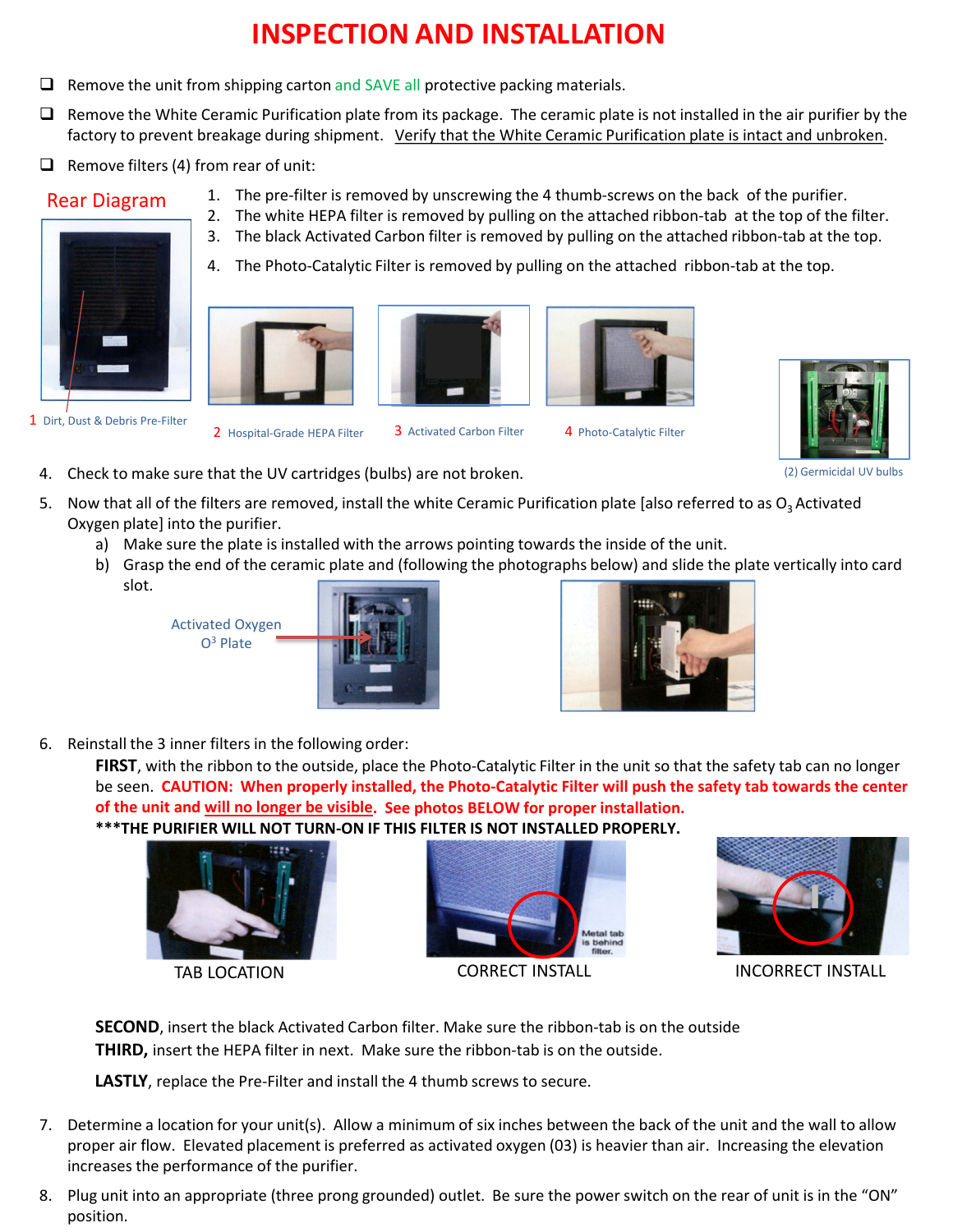## GENERAL MAINTENANCE

Periodic maintenance of your air purifier is important. A good rule of thumb is to give your unit a "once-over" every 30 to 40 days to ensure continued optimal performance.

**IMPORTANT: Disconnect power cord from both unit and wall prior to performing any maintenance function**

#### Cleaning the Pre-Filter, HEPA Filter, Carbon and Photo-Catalytic Filter

If Dirt is visible, take out the filters and remove particulate by:

WIPING the **carbon and photo-catalytic filters** with a clean cloth or vacuum with brush attachment.

RINSING the **Pre-filter and HEPA filters** using hot water every 3 to 6 months, depending on usage, and allow to air dry. Filters MUST BE thoroughly dry before re-installing.

#### **WARNINGS:**

DO NOT USE soap or detergent as it will damage the material in the filters.

DO NOT USE a hairdryer to accelerate the drying time*!*

#### Cleaning the activated Oxygen  $O<sup>3</sup>$  Plate

![](_page_2_Picture_11.jpeg)

Remove the Pre-Filter, the HEPA filter, the Activated Carbon and Photo-Catalytic filters. Carefully remove the white purification plate by grasping the end and carefully pulling straight out of the card slot. Clean the plate

with a stiff brush using a 50/50 solution of ammonia and hot water. Rinse plate in warm water and dry thoroughly before re-installing. The plate MUST BE thoroughly dry before re-installing.

#### Cleaning the Front Grill and Fan Blades

![](_page_2_Picture_15.jpeg)

Note: It is normal for the ANION to cause some particles to accumulate on the front grill and fan blades. Use a Phillips-head screw driver to remove the (4) screws in the front grill cover. Simply clean the blades and grill with a damp cloth or vacuum. Allow to dry completely before reattaching the front grill cover.

## Filters are removed in this order

**WASHABLE** Dirt, Dust & Debris Pre-Filter

**WASHARLE** 

HEPA Filter

![](_page_2_Picture_19.jpeg)

![](_page_2_Picture_20.jpeg)

![](_page_2_Picture_21.jpeg)

CLEANABLE Photo-Catalytic Filter

![](_page_2_Picture_23.jpeg)

Activated Oxygen (PURIFY) O3 Plate

![](_page_2_Picture_25.jpeg)